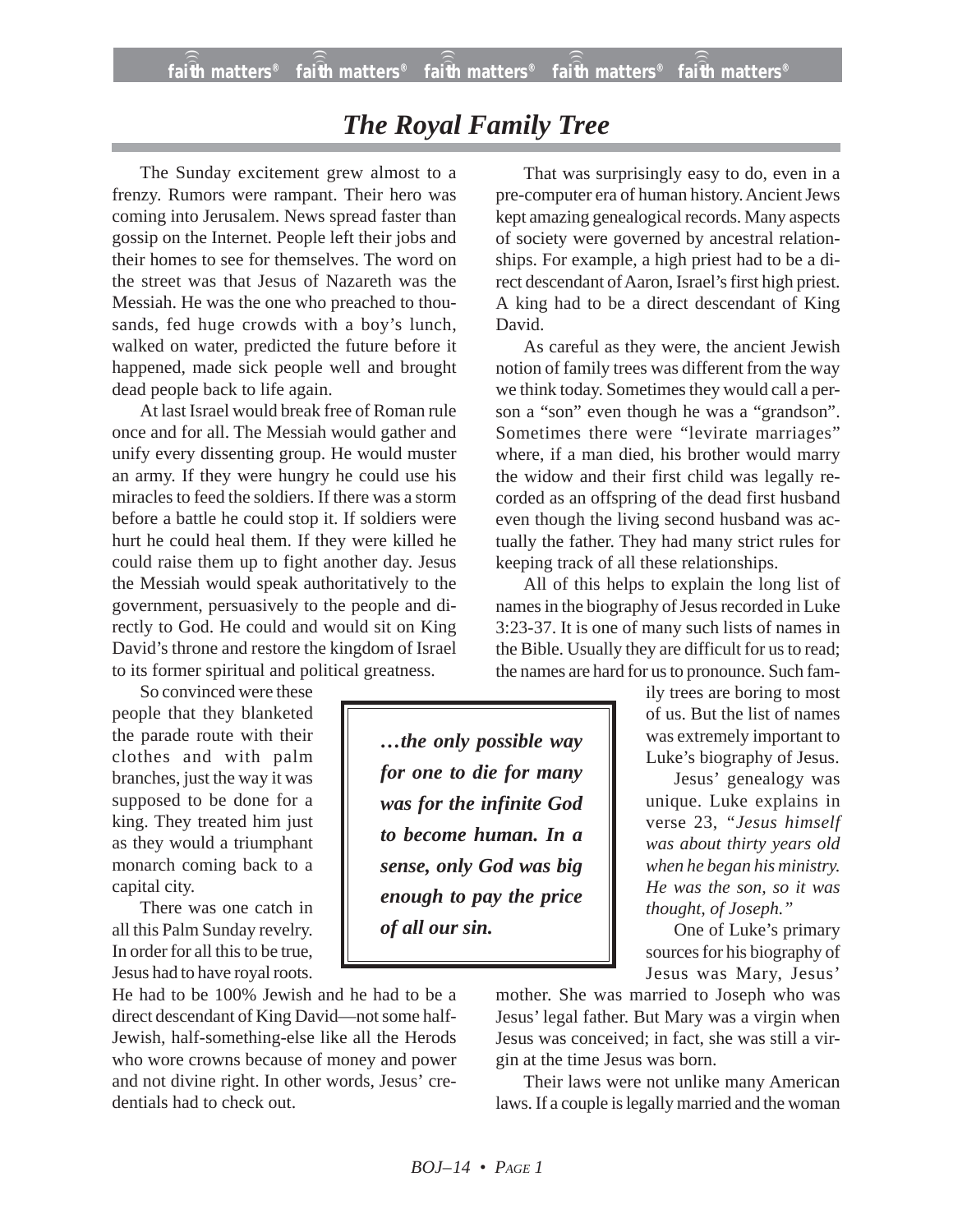has a baby, the husband is the legal father whether he is the biological father or not.

Mary's conception was miraculous—caused by the Holy Spirit of God. God was Jesus' father. Needless to say, this creates a lot of problems for a genealogy!

Picture one of those family trees that are popular today. On one side you have the mother with her parents and grandparents and as many generations back as you can trace. On the other side you fill in the blank for "father" with the three letters "G-O-D". Since God never began, there is no grandfather or great-grandfather or other ancestors. God has no family tree. God always was. God had no beginning. But it would have been blatantly unacceptable to list no ancestry for Jesus. If he was going to be the Messiah who claimed a right to King David's throne, he had to prove his ancestral credentials.

The solution was simple, but it was not easy. Luke listed Mary's family tree. That may make sense to us but it "just wasn't done" in ancient Israel. That was a patriarchal society; legal status and family name all came from the father's side. But Luke solved this problem by simply stating, *"He was the son, so it was thought, of Joseph."* Then he wrote out Mary's family tree.

On Palm Sunday when the crowds applauded him, on Good Friday when they crucified him and even on Easter when he rose from the dead, I doubt many fully understood the uniqueness of this Jesus. He was no ordinary man. He was the Son of God himself. A billion infinities before he was born, before the name "Jesus" was announced, this amazing Person lived as God. Fully God; one-hundred-percent God. He was called the "Son" but he was no less God than the Father. He was the Creator of the universe, the Inventor of humanity, Lord of lords and King of all.

His birth was unique because he was and is unique. He was the Messiah, but he was much more than the Messiah. Jesus Christ was the only person in the universe who was (and is) fully divine and fully human. He alone was capable of living a perfect sinless life and then dying on the

cross as a sacrifice to pay for all of human sin. Maybe one perfect man could die in the place of one bad man and pay for that one sinner's entrance into heaven. But the only possible way for one to die for many was for the infinite God to become human. In a sense, only God was big enough to pay the price of all our sin.

All of this is why Jesus was born to a virgin. He was one of a kind in every way.

Luke said a lot when he wrote, *"Jesus was the son, so it was thought, of Joseph."*What Luke was really communicating is that Jesus was really the Son of God. But Jesus still shares our humanity. At the same time, Jesus was and is fully human. That is why his family tree is listed beginning with his grandfather Heli.

There are many interesting aspects to the long list of names. We are here taught that God cares about individuals. God keeps track of names. In the very limited space of the Bible, God chose to list whole pages of names of people even though future generations would not know or particularly care who they were.

Do you ever wonder if anyone will remember you after you have died? If you are fortunate, your death will be grieved for months and your life will be remembered for years. Maybe your grave marker will survive for a century. Some of us will be remembered longer than others, but life will go on after each of us dies.

Most of us will soon be forgotten. There will be new jobs, new marriages, more deaths, babies born and everything else that will blur any remaining memory that we ever lived. Sooner or later just about everyone will forget all about us—except God. God does not forget. God cares. God remembers names and relationships forever.

These names do not mean much to us. But someday the names will be our names, if our names remain on any list at all. Everyone else will have forgotten, except God. God never forgets!

Personally, I find great comfort, great meaning and a great sense of importance that God knows who I am, cares and will always remember.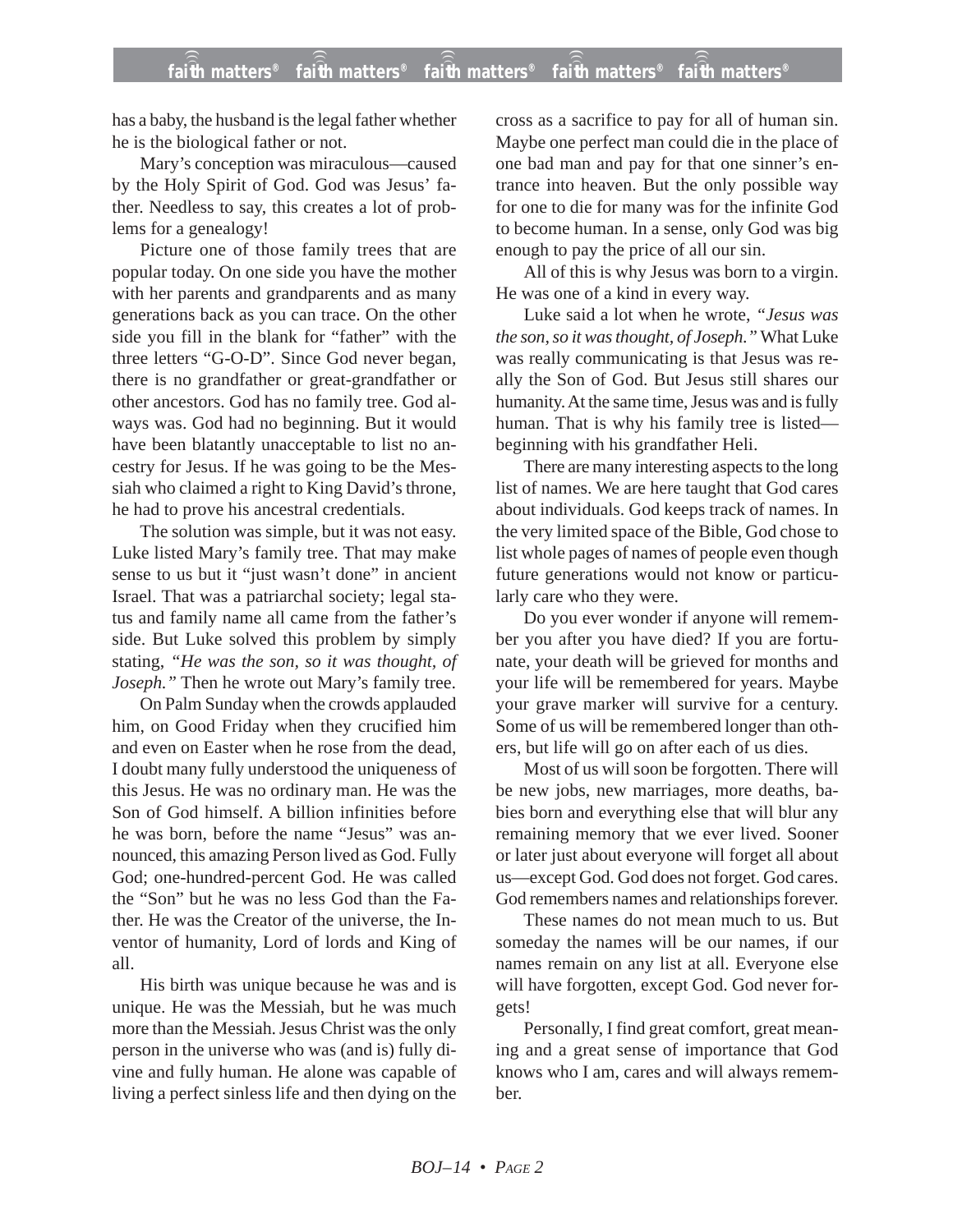## **faith matters® faith matters® faith matters® faith matters® faith matters®** ))) ))) ))) ))) )))

This particular list has some interesting stories connected to the names. We know nothing about some of the names. Some of them we know a great deal about.

David, for example, was a brilliant musician, a skilled hunter, an effective soldier, a military strategist and a man who pursued God with zeal. He also seduced his neighbor's wife, slept with her, she became pregnant and David put a hit on her husband and had him killed to cover up his own adultery.

Judah fathered twins by his own daughterin-law.

Jacob was an interesting ancestor of Jesus. He had a reputation as a conniving cheat. Although in his later years he increasingly turned his heart and his life toward God.

Abraham was the father of all the Jewish people. He was a great man of faith, but he had lapses where he lied about his wife and said she was his sister in order to protect his own skin.

Noah is most famous for building an ark, but that's not all he did. Much of his life he trusted God in exceptional and amazing ways. However, he did have a problem with alcohol.

Methuselah was an ancestor of Jesus who was famous for one thing. He lived longer than any-

one else recorded in the Bible—969 years. I am not sure if living long is by itself a good thing to do, but Methuselah lived almost a millennium.

Enoch was one of the godliest in the family tree. The Bible describes him simply as a man who

"*walked with God*". His greatest claim to fame is that he never died. Apparently God skipped death and took him right to heaven.

Isn't it interesting that Jesus had such a mix of sinners and saints in his family? Just like all of us. We have some family members who make us proud and others who are a total embarrassment. In the genetic heritage of Jesus were murderers, adulterers, addicts, thieves, liars, manipulators and some very good people. Just like us! The long list of names reminds us that he was like us. He came from a family much like our families.

It is especially interesting that this family tree goes all the way back to Adam. It didn't have to. Luke could have stopped with David or Abraham and the Jewish community would have been satisfied. But there was a greater point being made here. Jesus was more than a Jew. Jesus is the Savior of more than the Jewish people. Jesus is one of us all. He descended from Adam just like every other human being. Jesus is the Savior of Jews and Gentiles, blacks and whites, Asians and Native Americans, males and females. The human history of Jesus clearly teaches that Jesus shares all of our humanity.

But Jesus had royal blood, too. Mary also was a descendant of King David, but it was through a son of David's named Nathan, not through David's son Solomon who succeeded him as king. So, Jesus was a descendant of King David. He fit the necessary profile to be both King and Messiah. He was technically qualified to fulfill the prophecies of the Old Testament.

There is an interesting further confirmation of this that comes from silence. Remember that

> Jesus had many critics and very strong enemies. They made false accusations, lied about him and eventually had him arrested on false charges and crucified. But they never denied that he was a descendant of David. They accused him of being a tool of the devil, but they never said he

lacked royal heritage. Even his enemies knew

he was qualified to be the Christ. What they failed to realize was how royal he really was. There is a dramatic description of Jesus almost on the last page of the Bible in Revelation 19:16 where he is described as *"the King of kings and Lord of lords."*

This Jesus was a descendant of David and therefore had some scraps of royal genetics wo-

*Be a fully committed Christian, …willing to give everything to Jesus the Christ.*